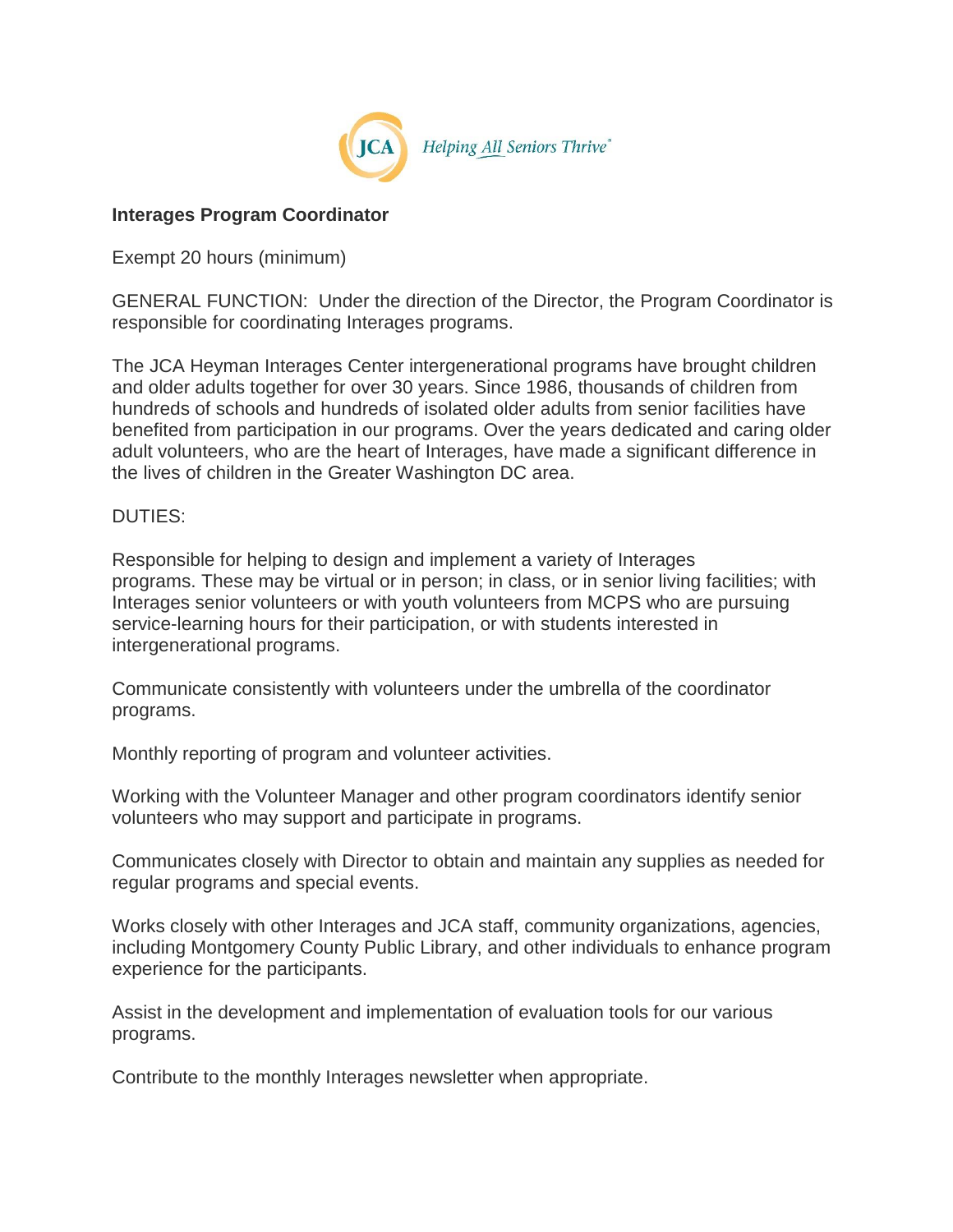Carries out all duties and responsibilities in a manner that respects the rights and privileges of all Interages volunteers.

Attends and participates at all staff meetings, in-service trainings, and other meetings as assigned.

Work habits should include good organizational skills, dependability, punctual attendance, creativity, flexibility, able to function as an effective team member, patience, and sensitivity to the changing needs of the person in the early stages of dementia.

Assists with the design and implementation of program evaluations.

Performs other related duties as assigned.

EXPERIENCE, SKILLS AND EDUCATION:

Bachelor's degree in education, human resources or a related field plus at least two years of experience in a human service;

- Good written and oral communication skills:
- Organization and time management skills;

Works great independently to meet deadlines, but also has the ability to effectively work in a team dynamic;

Strong computer skills: Microsoft Office 365 – including Word, Outlook, Excel, PowerPoint and SharePoint. Creating forms and managing Google Docs, Email Communication, Newsletters, Social Media, ability to use a smartphone. Knowledge of Zoom;

Good interpersonal skills to be in continuous communication with volunteers;

● Or any equivalent mix of skills, abilities, experience and education that would render a candidate suitable for this position.

Spanish preferred.

WORKING CONDITIONS AND PHYSICAL REQUIREMENTS:

- Valid driver's license
- Willingness to travel and work to varied locations throughout the JCA service area.

Ability to physically respond to seniors with dementia in crisis, demonstrated by lifting/supporting a senior with dementia who is in crisis. Must show ability to lift/support